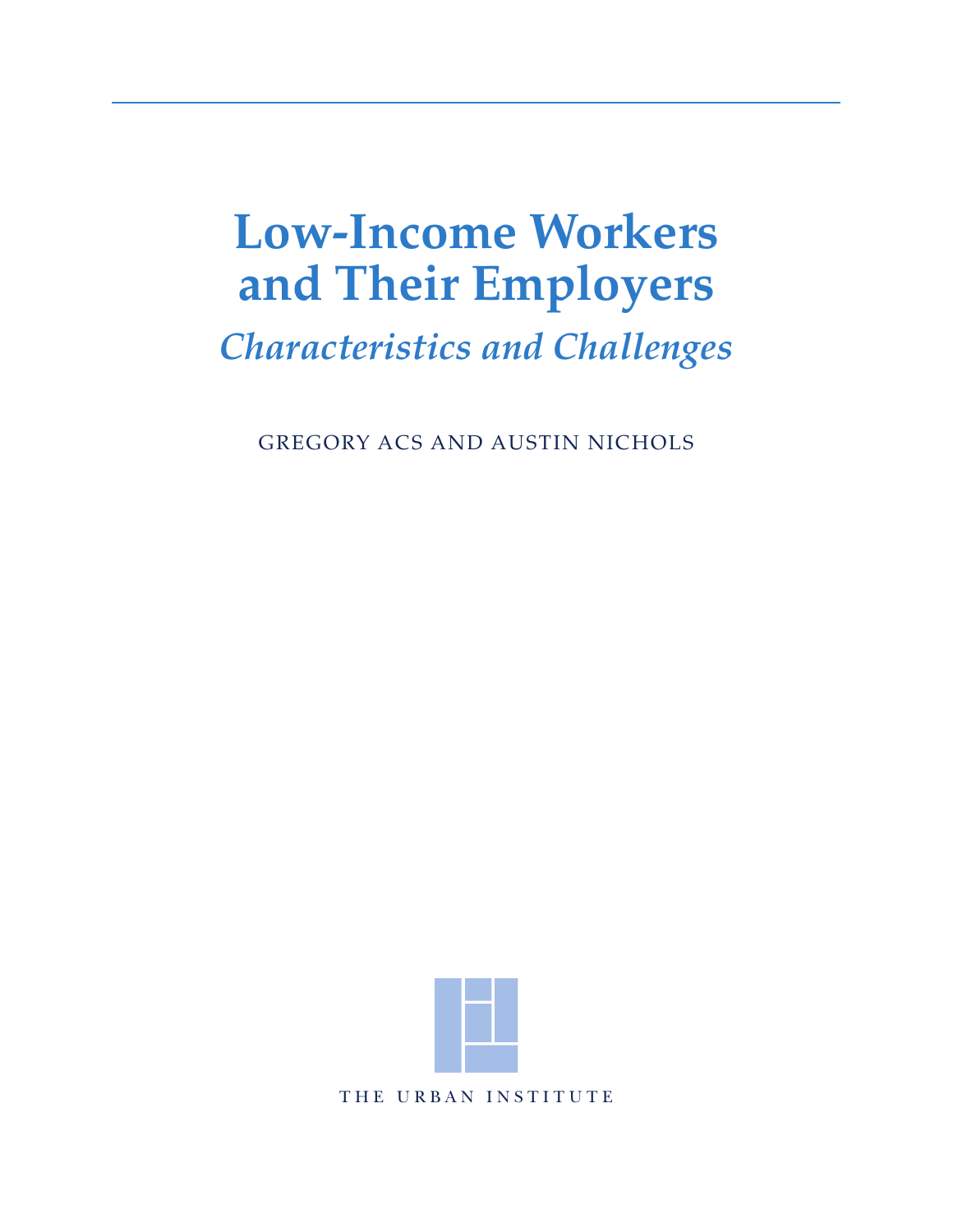Copyright © 2007. The Urban Institute. All rights reserved. Except for short quotes, no part of this report may be reproduced or used in any form or by any means, electronic or mechanical, including photocopying, recording, or by information storage or retrieval system, without written permission from the Urban Institute.

This paper was prepared for the May 23, 2007, Urban Institute Roundtable "Public and Private Roles in the Workplace: What Are the Next Steps in Supporting Working Families?"

The Urban Institute is a nonprofit, nonpartisan policy research and educational organization established in Washington, D.C., in 1968. Its staff investigates the social, economic, and governance problems confronting the nation and evaluates the public and private means to alleviate them. Views expressed in this report are those of the authors and do not necessarily reflect the views of the Institute, its trustees, or its funders.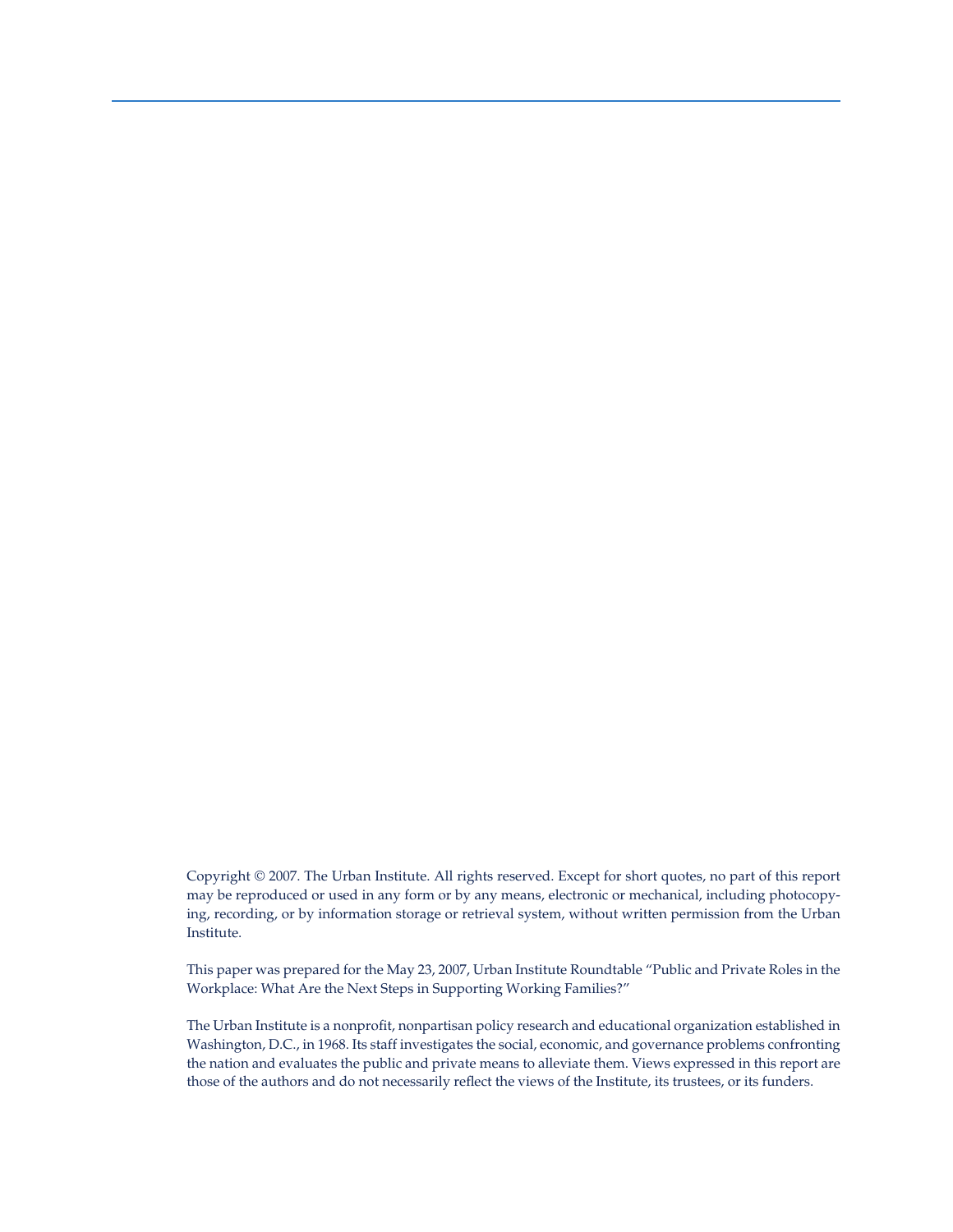# *Contents*

| <i>Introduction</i>            |                                                            |   |
|--------------------------------|------------------------------------------------------------|---|
|                                | Characteristics of Low-Wage Workers in Low-Income Families | 3 |
|                                | Where Do Low-Income Workers Work?<br>6                     |   |
| Implications for Interventions | 8                                                          |   |
| Conclusions                    | 11                                                         |   |
| <b>Notes</b><br>13             |                                                            |   |
| References                     | 14                                                         |   |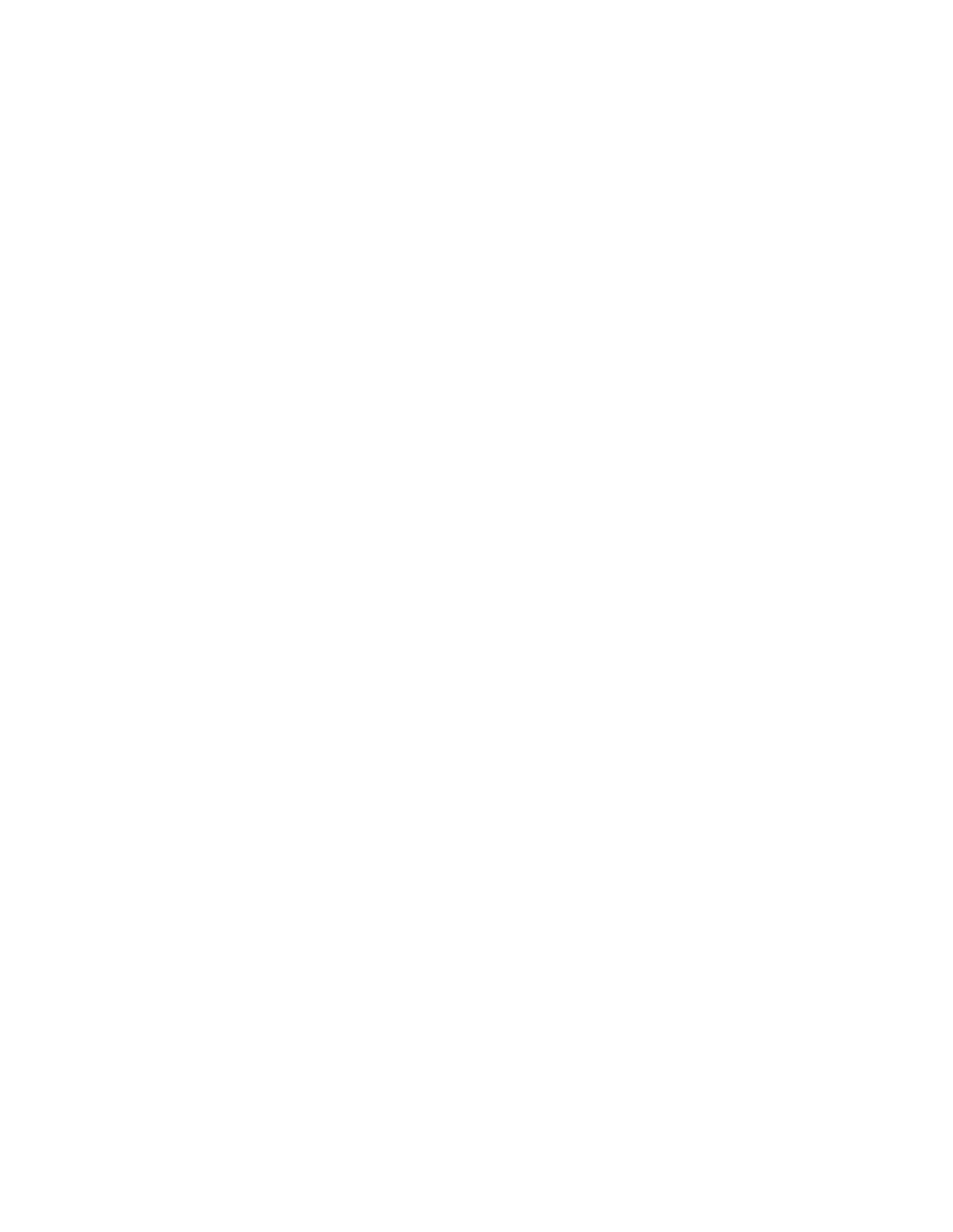# **Low-Income Workers and Their Employers** *Characteristics and Challenges*

This paper documents the characteristics of low-wage workers and their employers and discusses the implications of these characteristics for public programs and policies. Using nationally representative data from the 2004 Annual Demographic Supplement to the Current Population Survey (CPS), we focus on low-wage workers who reside in low-income families and support children. Key findings include the following:

- **n** About one in four workers, age 18 to 61, earned less than \$7.73 an hour in 2003. This wage rate is 50 percent above the federal minimum wage and about half the wage rate of the average worker.
- **n** Less than half of these low-wage workers live in low-income families (family incomes below 200% of the federal poverty level). About one in twenty workers are low wage and living in low-income families with children. Note that some workers may earn more than \$7.73 an hour but still be in families considered low income, depending on their family size, wage rate, and hours worked, though this paper focuses on those who are both low wage and low income.
- **n** Low-wage, low-income workers with children have relatively low levels of education. Only 30 percent of low-wage, low-income workers with children have some education beyond high school. This is lower than the share of all low-wage workers (46 percent) and well below that share of all workers, 60 percent of whom have some postsecondary education.
- **n** Low-wage, low-income workers with children are disproportionately likely to be younger, Hispanic, live in one-parent families, and report being in fair or poor health compared with the average worker.
- Low-wage workers are far less likely to work full time and year round than other workers (70 percent of all workers versus 50 percent of low-wage workers). However, among low-wage workers, those in low-income families with children are just as likely to work full time, full year as the typical low-wage worker.
- **n** Two-fifths of low-wage workers and over one-third of low-wage, low-income workers with children work in very small firms, those with fewer than 10 employees. This is far higher than the 20 percent of all workers that are employed in small firms.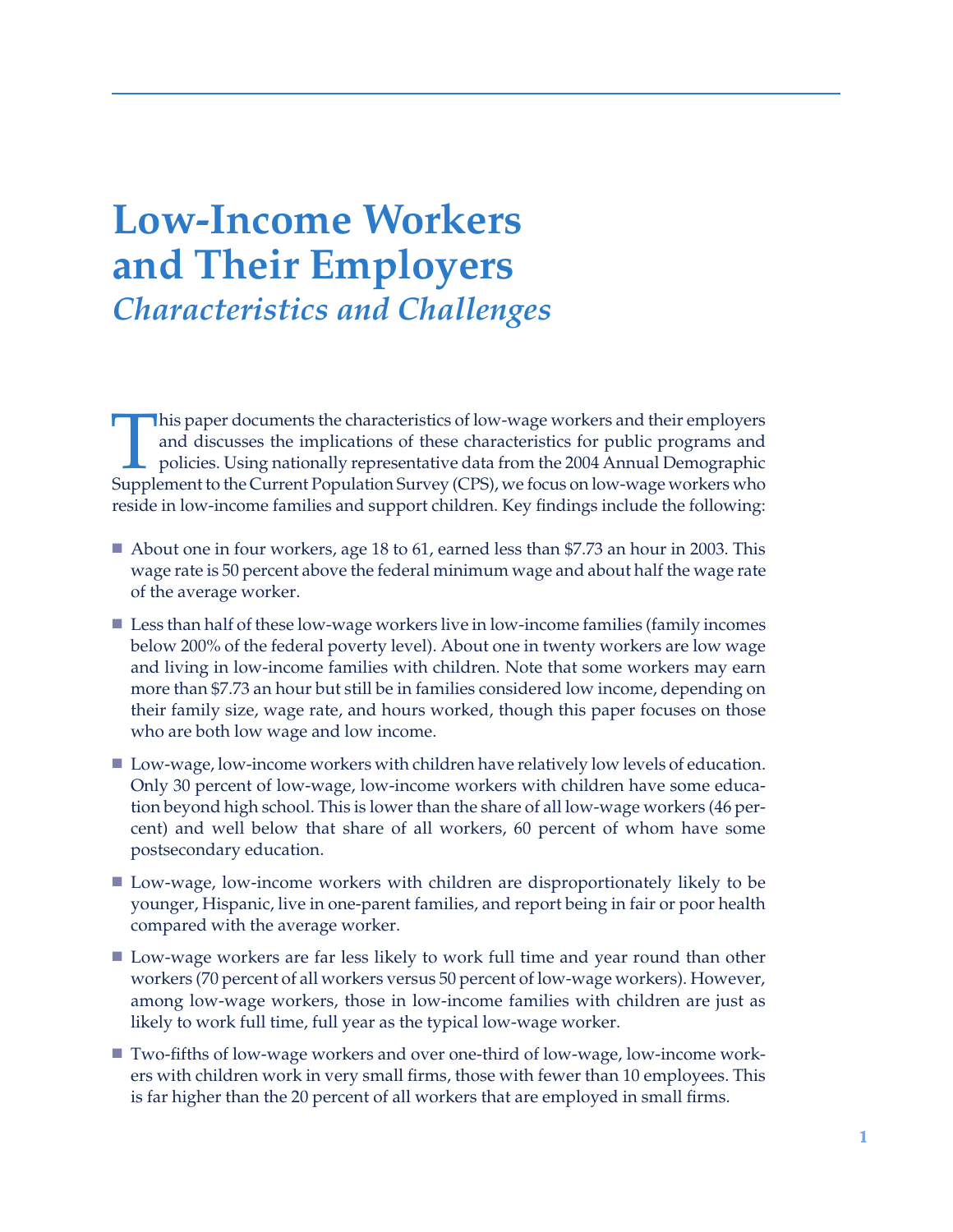**n** Low-wage workers, regardless of their income level or whether they live with children, are employed in industries with lower average wages than the typical worker. The industry average wage for low-wage workers is about \$15 an hour, compared with \$18 an hour for typical workers.

Many policies targeted at low-wage workers are not well targeted at workers in lowincome families with children, in part because they are a small subset of the low-wage workforce. Nevertheless, policies targeted at low-wage workers may have broad benefits, including improving the lot of low-income families with children. Although a range of policy options is available to improve the status of low-wage workers, establishing an appropriate mix of options that target workers and their wages (e.g., an increased minimum wage), the incomes of low-income families with children (e.g., increased subsidies for child care), or make longer-term investments that may benefit both down the road (e.g., expanded job training programs) is required.

### **Introduction**

The phrase "low-wage workforce" conjures an image of men and women struggling to support their families, toiling away at menial jobs for bosses who consider them expendable. To address the problem of "low-wage jobs," advocates have called for the public sector to expand work-support programs, such as earned income tax credits, wage subsidies, and training programs, and to impose mandates to raise worker pay through minimum wage increases, provide benefits like health insurance and paid time off, and protect jobs (trade barriers, immigration restrictions).1 In addition, some private-sector employers have implemented practices offering workers more flexibility in scheduling and time off because these employers find that these practices improve productivity and reduce the costs associated with high staff turnover.<sup>2</sup>

This paper provides a solid empirical foundation for these discussions by defining and documenting the characteristics of low-wage workers and their employers. In particular, we focus on low-wage workers who reside in low-income families and support children. We use nationally representative data from the 2004 Annual Demographic Supplement to the Current Population Survey for our analysis.

We find that low-wage workers who reside in low-income families with children are substantially less educated and concentrated in industries with low wages and poor prospects for wage growth. Many policies targeted at low-wage workers are not well targeted at workers in low-income families with children, in part because they are a small subset of the low-wage workforce. Nevertheless, policies targeted at low-wage workers may have broad benefits, including improving the lot of low-income families with children. Further, other policies, such as child care policies, can address the needs of low-income families with children, and some policies, such as improving careerfocused education, may have long-term benefits at relatively low cost.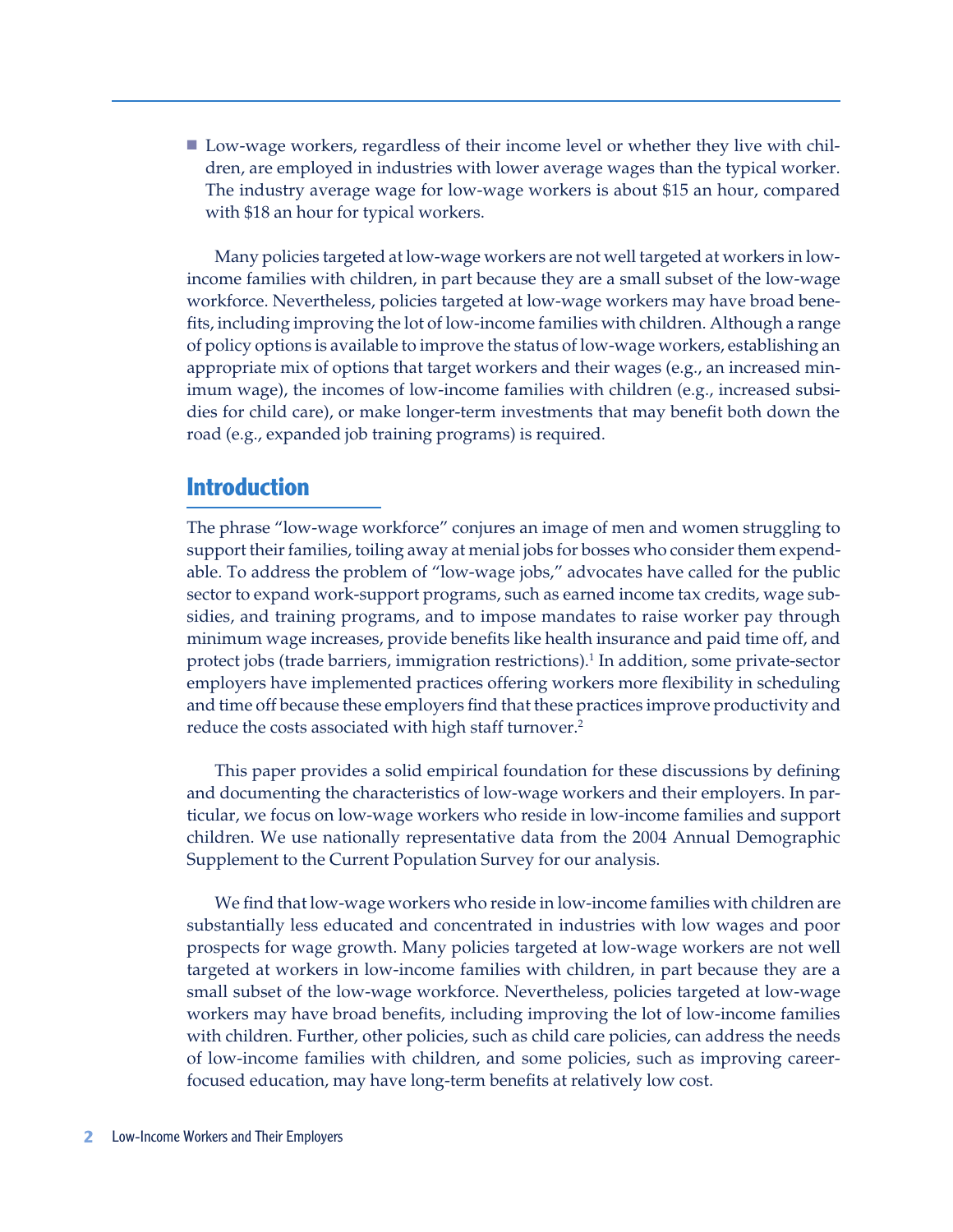# **Characteristics of Low-Wage Workers in Low-Income Families**

Before examining the characteristics of low-wage workers, their families, and their employers, we need to define our terms. We set the wage threshold for low-wage workers at 150 percent of the federal minimum wage<sup>3</sup>—thus, any worker earning less than \$7.73 an hour is considered a low-wage worker. This hourly wage threshold is also about 50 percent of the median wage.4 Wage rates are computed annually by dividing annual earnings by annual hours worked during the calendar year.5 We consider a worker to be in a low-income family if the family's income falls below 200 percent of the federal poverty level (about \$38,000 a year for a family of four).6 Those who work 35 hours or more a week are considered full-time workers, and those who work 50 or more weeks in the year, full-year workers. We focus on non-farm, non-self-employed workers between age 19 and 62, and our data reflect the population from calendar year 2003; all monetary values are in 2003 dollars.7

#### **n About one in four workers earn less than \$7.73 an hour, but less than half these workers live in low-income families. About one in twenty workers are low wage and living in low-income families with children (figure 1).**

Overall, 22.8 percent of all workers earn less than \$7.73 an hour and 10.8 percent not only have low wages but also live in families whose incomes fall below 200 percent of the



#### **Figure 1. Distribution of Low-Wage Workers**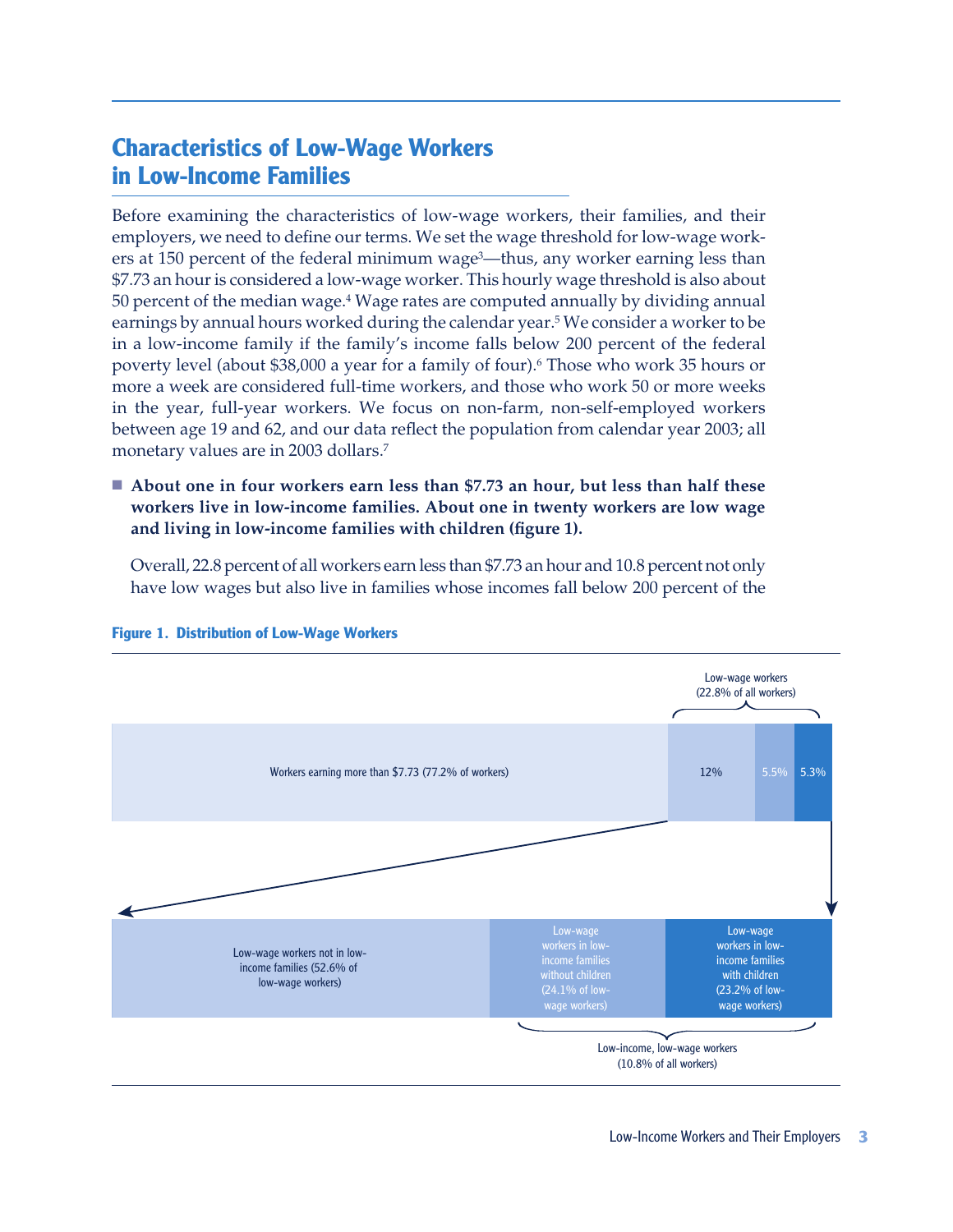poverty level. And of all low-wage workers in low-income families, about half live with children. Thus, about a quarter of workers are low wage by our definition and only a quarter of these workers (5.3 percent overall) live in low-income families with children.

**n Low-wage workers differ in many ways from average workers, and those low-wage workers in low-income families, particularly those with children, are a special subset of workers (table 1).**

**Education.** Earnings are linked to education; thus, it is not surprising that although 60 percent of workers have some education beyond high school, only 46 percent of low-income workers do. Further, only 30 percent of low-wage workers in lowincome families with children have more than a high school degree, and a third do not even have a high school degree. This suggests that school retention and training programs could benefit low-income workers and their families.

**Age.** Low-wage workers are more likely to be young (between age 18 and 29) than the average worker (39 versus 27 percent). Although low-wage workers in low-income families with children are no more likely to be young than low-wage workers in general (40 versus 39 percent), they are less likely to be in the 50- to 61-year-old age range (18 versus 5 percent). Interestingly, just over half of all low-wage workers in low-income families with children are in their prime work years (age 30 to 49), similar to the share of all workers. Thus, one segment of the low-income workforce (18- to 29-year-olds) may expect wage growth as they gain experience; however, the majority of these workers are in their prime earning years and are still earning less than \$7.73 an hour.

**Race/ethnicity.** The race/ethnic distribution of low-wage workers is similar to that of all workers—they are a little less likely to be white and a little more likely to be Hispanic. However, low-wage workers in low-income families with children are far less likely to be white and more likely to be Hispanic than the average low-wage worker and the average worker overall. This raises the possibility that language issues may be important for some low-income workers with children.

**Marital status.** About half of all low-wage workers in low-income families with children are married; in fact, those with children are more likely to be married than the average low-wage worker (51 versus 45 percent) but slightly less likely to be married than the average worker overall (51 versus 56 percent). This suggests that about half the low-wage workers in low-income families with children are in single-parent families, and parenting and child care concerns may constrain their labor-market choices.

**Health status.** Low-wage workers are slightly more likely to be in fair or poor health than the average worker (9 versus 6 percent), but distressingly, those in lowincome families with children are almost twice as likely as the average worker to report fair or poor health status (12 versus 6 percent). Poor health may limit the type of jobs available to these workers in several ways, for example, by making them less able to perform certain tasks or adhere to work schedules, or by changing the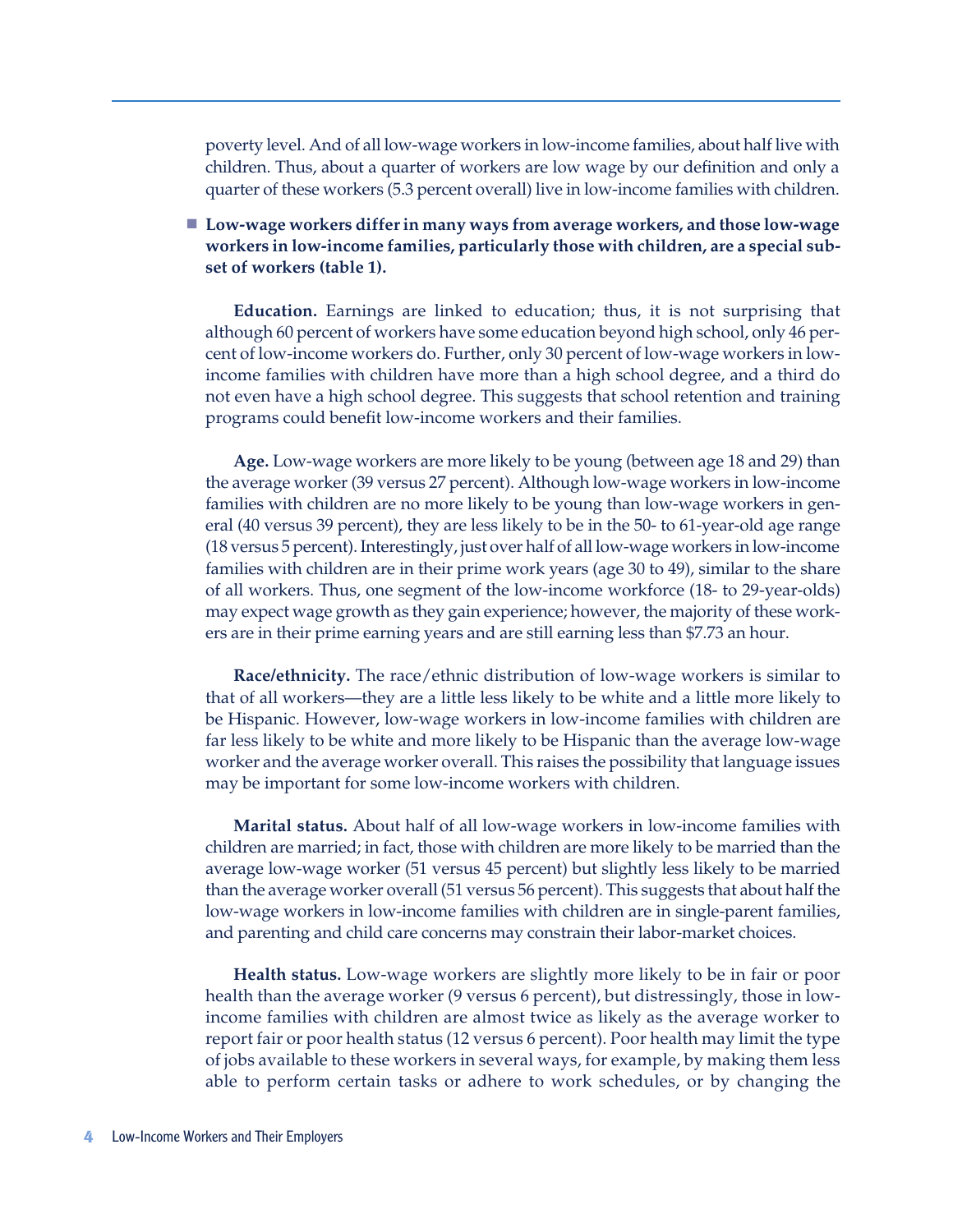#### **Table 1. Personal and Family Characteristics of Workers**

|                               | <b>All workers</b> | Low-wage<br>workers | Low-wage<br>workers below<br>200% of FPL | Low-wage workers<br>below 200% of FPL,<br>with kids in family |
|-------------------------------|--------------------|---------------------|------------------------------------------|---------------------------------------------------------------|
| <b>Percent of all workers</b> | 100.0              | 22.8                | 10.8                                     | 5.3                                                           |
| <b>Educational attainment</b> |                    |                     |                                          |                                                               |
| Less than high school         | 10.1               | $19.0*$             | $27.7*$                                  | $33.2*$                                                       |
| HS diploma or GED             | 30.4               | $35.5*$             | $36.9*$                                  | $36.7*$                                                       |
| More than high school         | 59.5               | $45.5*$             | $35.4*$                                  | $30.1*$                                                       |
| Age                           |                    |                     |                                          |                                                               |
| $18 - 29$                     | 27.0               | $39.1*$             | $42.7*$                                  | $39.8*$                                                       |
| $30 - 49$                     | 52.2               | $43.1*$             | $44.7*$                                  | 54.8                                                          |
| $50 - 61$                     | 20.8               | $17.8*$             | $12.6*$                                  | $5.4*$                                                        |
| <b>Race/ethnicity</b>         |                    |                     |                                          |                                                               |
| White non-Hispanic            | 69.8               | $62.0*$             | $50.4*$                                  | 42.9*                                                         |
| <b>Black non-Hispanic</b>     | 11.2               | $12.7*$             | $16.7*$                                  | $18.5*$                                                       |
| Hispanic                      | 13.2               | $19.4*$             | $27.2*$                                  | $32.8*$                                                       |
| <b>Other</b>                  | 5.8                | $5.9*$              | $5.7*$                                   | 5.9                                                           |
| <b>Marital/family status</b>  |                    |                     |                                          |                                                               |
| Married, spouse present       | 56.4               | $44.8*$             | $33.0*$                                  | $51.1*$                                                       |
| 0 related kids in family      | 55.7               | $55.1*$             | $50.5*$                                  | $0.0*$                                                        |
| 1 related kid in family       | 19.3               | $19.8*$             | $18.8*$                                  | 37.9*                                                         |
| 2 related kids in family      | 16.6               | $15.5*$             | $17.2*$                                  | $34.6*$                                                       |
| 3+ related kids in family     | 8.4                | $9.6*$              | $13.6*$                                  | $27.5*$                                                       |
| <b>Health</b>                 |                    |                     |                                          |                                                               |
| <b>Excellent</b>              | 33.9               | $30.4*$             | $25.9*$                                  | $26.2*$                                                       |
| Very good                     | 36.1               | $33.8*$             | $32.5*$                                  | $30.8*$                                                       |
| Good                          | 23.6               | $26.7*$             | $30.1*$                                  | $31.4*$                                                       |
| Fair                          | 5.3                | $7.5*$              | $9.5*$                                   | $9.8*$                                                        |
| Poor                          | 1.1                | $1.5*$              | $1.9*$                                   | $1.9*$                                                        |
| Work-limiting disability      | 2.8                | $4.6*$              | $5.2*$                                   | $3.6*$                                                        |
| <b>Residential location</b>   |                    |                     |                                          |                                                               |
| Central city                  | 23.9               | $25.1*$             | $29.8*$                                  | $28.8*$                                                       |
| <b>Suburbs</b>                | 44.9               | $39.0*$             | $32.5*$                                  | $33.1*$                                                       |
| Rural/not identified          | 31.2               | $35.9*$             | $37.8*$                                  | $38.2*$                                                       |

*Source:*March Current Population Survey 2004.

FPL = federal poverty level

*Notes:* Low-wage: < \$7.73; low-income: < 200% of FPL; workers age 18–61 included. A \* following an estimate in the second column of numbers indicates low-wage workers differ significantly from all other workers at the 5% level, a star in column 3 indicates low-wage workers below 200% of FPL differ significantly from all other low-wage workers at the 5% level, a star in column 4 indicates low-wage workers below 200% of FPL with kids in their family differ significantly from all other low-wage workers below 200% of FPL at the 5% level.

employer's cost of providing benefits. In addition, the jobs low-income workers hold may be more dangerous than those higher-income workers hold. Further, lowwage workers in low-income families may be at heightened risk of poor health because the housing they can afford carries greater environmental risks (from lead paint to poor insulation to higher crime rates) than the housing available to higher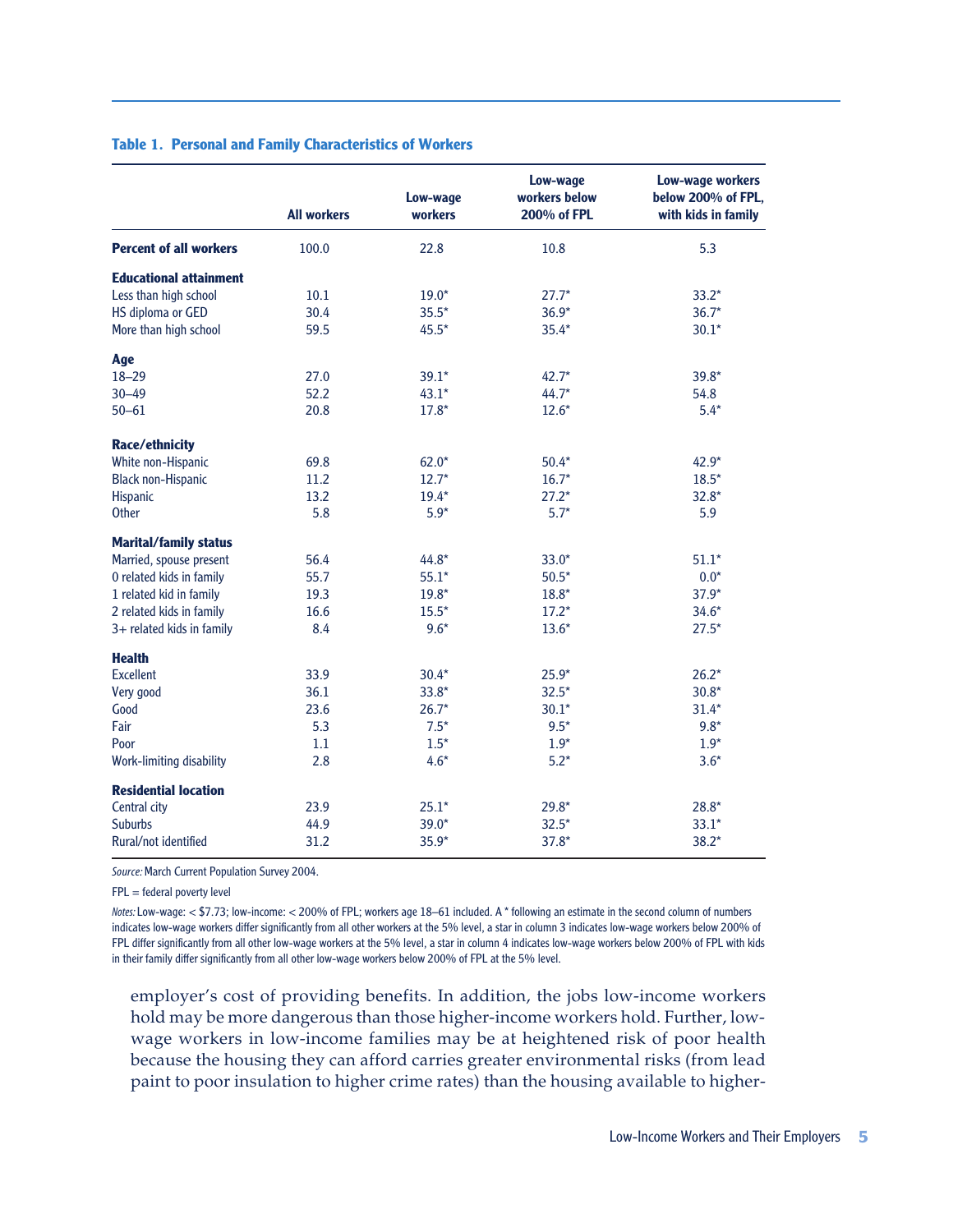income families and because low-income individuals may not seek out or receive appropriate medical care for emergent conditions that can worsen substantially if left untreated.

**Residential location.** Finally, low-wage workers in low-income families with children are more likely to reside in both central cities and rural areas than the average worker and the average low-wage worker. This suggests that low-income workers may have limited access to better-paying jobs in growing suburban areas.

### **Where Do Low-Income Workers Work?**

The employment and job characteristics of low-wage workers and low-wage workers in low-income families with children also differ from those of the average worker as well as from one another (table 2).

**Hours worked.** Seventy percent of all workers work full time, full year, compared with about half of low-wage workers and low-wage workers in low-income families with children. Among low-wage workers, those in low-income families are more likely to work full time but for only part of the year than the average low-wage worker (24 versus 19 percent) and slightly less likely to work part time (26 versus 30 percent). The fact that about half do not work full time, year round contributes to their low-income status. It is, however, not clear whether they could sustain full-time, full-year work.

Interestingly, among married workers, having a spouse who works full time and even full time, full year is common. Regardless of wage status, about 70 percent of married workers have a spouse working full time and 60 percent have a spouse working full time, full year. This is slightly less common among low-wage workers in low-income families, regardless of the presence of children. Nevertheless, 57 percent of low-wage workers in low-income families with children have a spouse working full time, and 42 percent have a spouse working full time year round. Again, more work on the part of spouses could lift these families into a higher income status; nevertheless, spouses of low-wage workers do work substantially, and how much more they could work is not clear.

**Employer benefits.** In addition to cash wages, workers frequently receive employersponsored benefits that enable them to meet the needs of their families. Over half of all workers receive health insurance coverage through their own employers. In contrast, only 22.1 percent of low-wage workers and 18.8 percent of low-wage workers in lowincome families with children receive health insurance through their own employers.

**Firm size.** Low-income workers are disproportionately likely to work in smaller firms. Although 20 percent of all workers are employed in firms with fewer than 10 workers, such firms employ 42 percent of low-wage workers and 35 percent of lowwage workers in low-income families with children. Because of their small size, these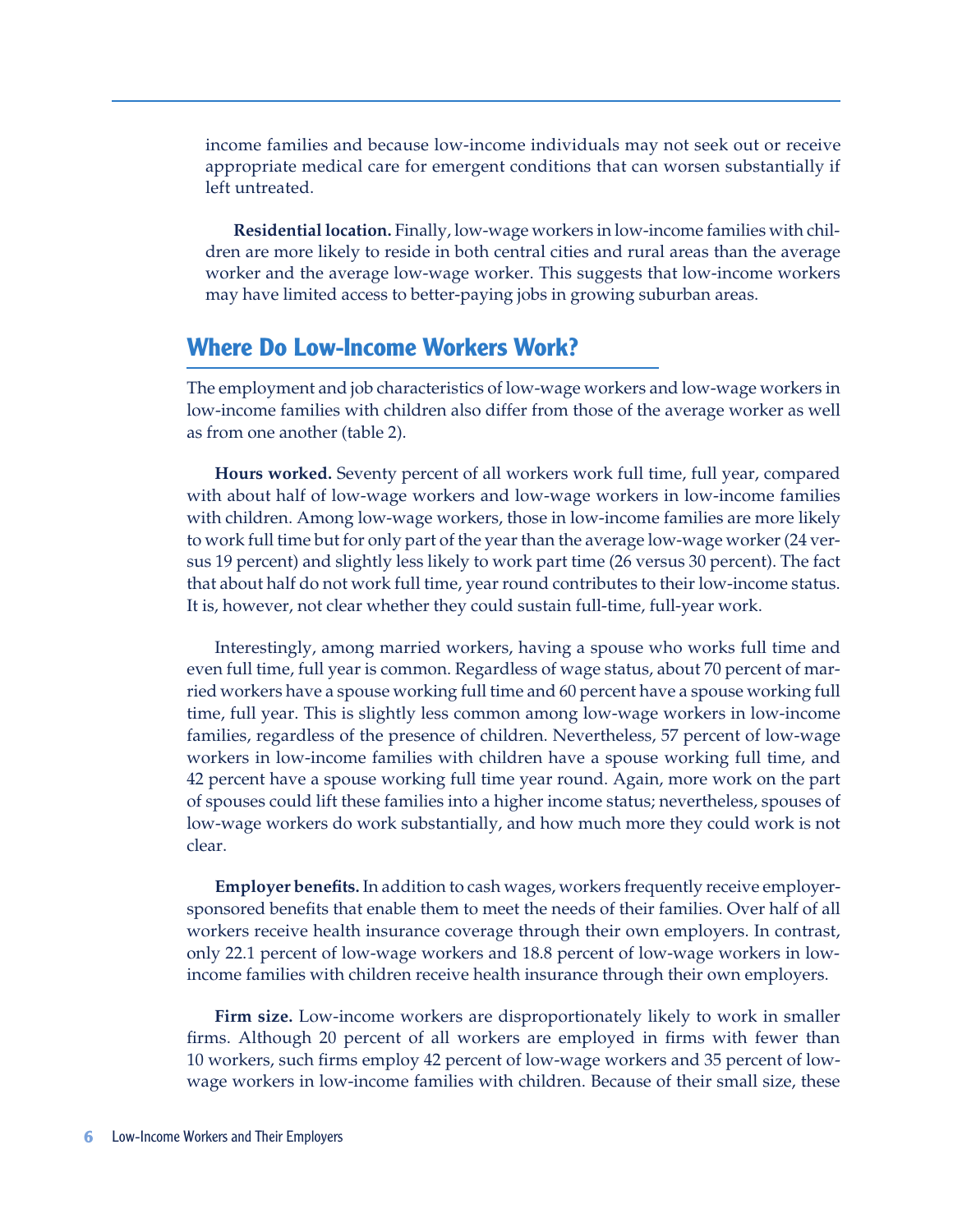#### **Table 2. Employment Characteristics of Workers**

|                                       | <b>All workers</b> | Low-wage<br>workers | Low-wage<br>workers below<br>200% of FPL | Low-wage workers<br>below 200% of FPL,<br>with kids in family |
|---------------------------------------|--------------------|---------------------|------------------------------------------|---------------------------------------------------------------|
| <b>Percent of all workers</b>         | 100.0              | 22.8                | 10.8                                     | 5.3                                                           |
| Work                                  |                    |                     |                                          |                                                               |
| Full-time, full-year (FT, FY)         | 70.0               | $51.2*$             | $49.8*$                                  | $50.4*$                                                       |
| Full-time, part-year                  | 13.6               | $18.5*$             | $22.9*$                                  | $23.5*$                                                       |
| Part-time, full-year                  | 8.8                | $15.8*$             | $13.8*$                                  | $12.3*$                                                       |
| Part-time, part-year                  | 7.6                | $14.4*$             | $13.6*$                                  | $13.9*$                                                       |
| If married, spouse works FT           | 69.7               | $71.6*$             | $53.2*$                                  | $56.9*$                                                       |
| If married, spouse works FT, FY       | 60.1               | 60.7                | $38.9*$                                  | $41.8*$                                                       |
| <b>Health insurance</b>               |                    |                     |                                          |                                                               |
| Employer-sponsored health insurance   |                    |                     |                                          |                                                               |
| from own employer                     | 55.3               | $22.1*$             | $21.0*$                                  | $18.8*$                                                       |
| <b>Firm size</b>                      |                    |                     |                                          |                                                               |
| Under 10 employees                    | 19.9               | $41.8*$             | $35.1*$                                  | $35.1*$                                                       |
| 10-24 employees                       | 9.9                | $11.0*$             | $12.7*$                                  | $12.0*$                                                       |
| 25-99 employees                       | 12.9               | $10.2*$             | $11.6*$                                  | $12.0*$                                                       |
| 100-499 employees                     | 13.3               | $8.9*$              | $9.9*$                                   | $10.5*$                                                       |
| 500-999 employees                     | 5.4                | $3.8*$              | 4.1                                      | $4.3*$                                                        |
| 1,000+ employees                      | 38.6               | $24.3*$             | $26.7*$                                  | $26.1*$                                                       |
| <b>Major industry</b>                 |                    |                     |                                          |                                                               |
| Mean wage (\$/hour)                   | 18.3               | $15.2*$             | 15.2                                     | $15.1*$                                                       |
| <b>Major industry</b>                 |                    |                     |                                          |                                                               |
| Agriculture/forestry, fishing/hunting | 1.2                | $2.8*$              | 3.1                                      | $3.3*$                                                        |
| <b>Mining</b>                         | 0.4                | $0.1*$              | 0.2                                      | $0.2*$                                                        |
| Construction                          | 7.5                | $9.0*$              | 8.9                                      | 8.0                                                           |
| Manufacturing, durable                | 4.3                | $1.7*$              | 1.8                                      | $1.9*$                                                        |
| Manufacturing, nondurable             | 7.6                | $4.9*$              | $5.9*$                                   | $6.4*$                                                        |
| Wholesale trade                       | 10.5               | $13.7*$             | 13.1                                     | $12.7*$                                                       |
| <b>Retail trade</b>                   | 3.3                | $2.1*$              | 2.0                                      | $2.0*$                                                        |
| <b>Transportation and utilities</b>   | 4.9                | $3.2*$              | $2.8*$                                   | $2.7*$                                                        |
| <b>Information</b>                    | 2.5                | $1.5*$              | 1.3                                      | $1.1*$                                                        |
| <b>Financial activities</b>           | 6.9                | $4.7*$              | $3.2*$                                   | $2.8*$                                                        |
| Leisure and hospitality               | 7.2                | $13.2*$             | $15.7*$                                  | $14.0*$                                                       |
| Other services                        | 4.5                | $7.3*$              | 7.4                                      | $7.7*$                                                        |
| <b>Public administration</b>          | 4.4                | $1.0*$              | 1.0                                      | $1.0^{\star}$                                                 |
| Professional or technical management  | 5.7                | $4.2*$              | $2.1*$                                   | $1.8*$                                                        |
| Administrative support services       | 3.7                | $5.7*$              | $6.9*$                                   | $6.9*$                                                        |
| Waste management or remediation       | 0.3                | 0.2                 | 0.2                                      | 0.3                                                           |
| <b>Educational services</b>           | 8.4                | $5.7*$              | $4.6*$                                   | $4.6*$                                                        |
| <b>Hospitals</b>                      | 4.0                | $1.5^*$             | 1.5                                      | $1.6*$                                                        |
| Other health care services            | 5.6                | $4.9*$              | 5.2                                      | 5.8                                                           |
| Social assistance                     | 1.8                | $3.5*$              | 3.4                                      | $4.1*$                                                        |
| Armed services or unspecified         | 5.4                | $9.1*$              | $9.7*$                                   | $11.2*$                                                       |

*Source:* March Current Population Survey 2004.

#### FPL = federal poverty level

*Notes:* Low-wage: < \$7.73; low-income: < 200% of FPL; workers age 18–61 included. A \* following an estimate in the second column of numbers indicates low-wage workers differ significantly from all other workers at the 5% level, a star in column 3 indicates low-wage workers below 200% of FPL differ significantly from all other low-wage workers at the 5% level, a star in column 4 indicates low-wage workers below 200% of FPL with kids in their family differ significantly from all other low-wage workers below 200% of FPL at the 5% level.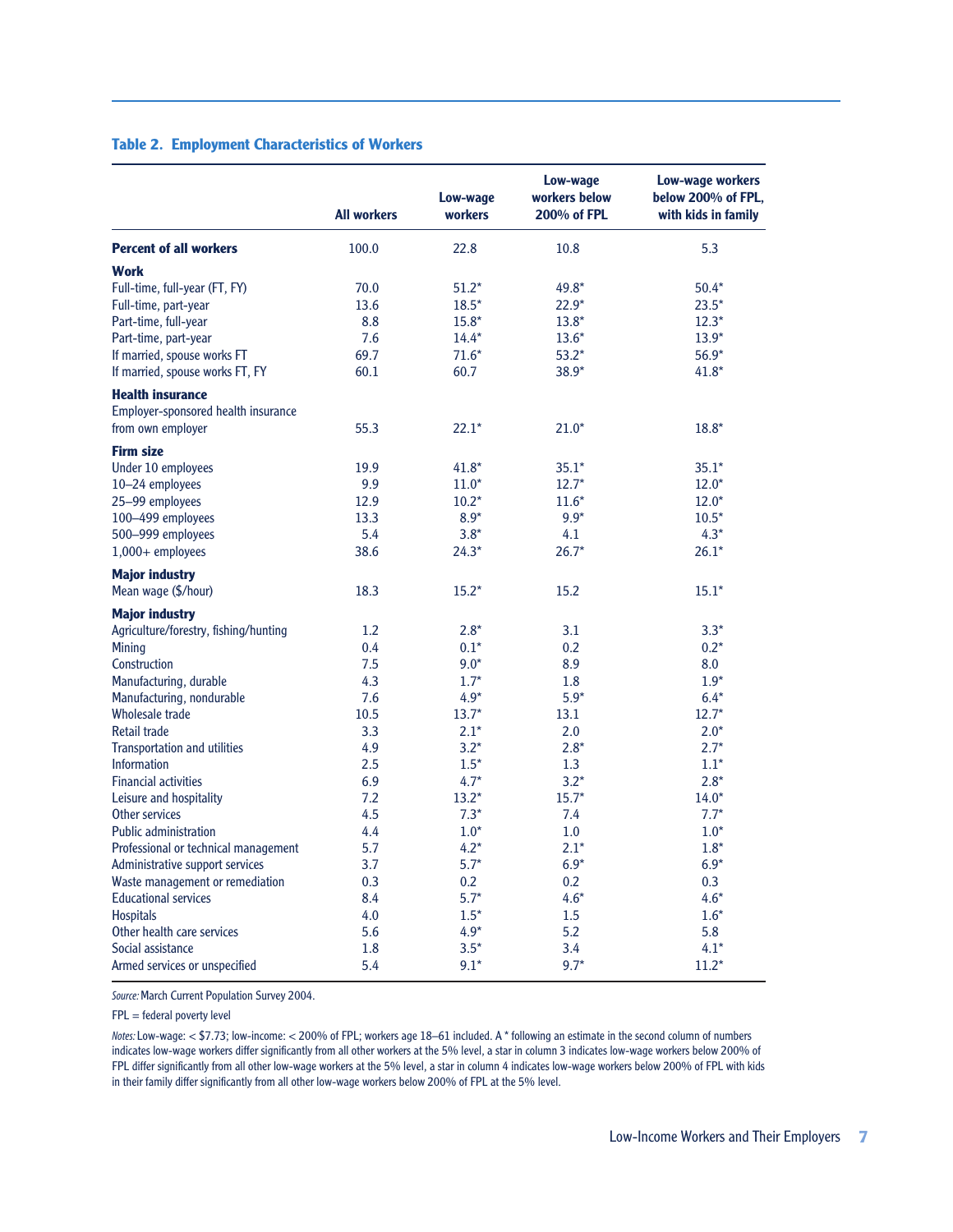firms may not have the resources to pay higher wages or offer comprehensive benefits, and they likely cannot offer much flexibility to their workers.

**Industry.** Across broad industry categories, there are differences in workers' employment patterns, although few differences stand out. For example, low-wage workers are more likely to be employed in leisure and hospitality and other service industries than the average worker (14 and 8 percent versus 7 and 5 percent, respectively). Low-wage workers in low-income families with children are distributed across industries in much the same way as low-wage workers in general. The average hourly wage across industries, however, is clearly lower for low-wage workers than for workers in general (\$15.20 versus \$18.34). This suggests that even though the distribution across industries is not obviously skewed, low-income workers are more concentrated in lower-wage industries than workers in general.

## **Implications for Interventions**

These tabulations have significant implications for policies and programs aimed at improving the material well-being of low-income working families with children.

**n Raising the minimum wage, expanding living wage policies, and implementing wage subsidies may help some low-income working families with children, but the benefits are not well targeted for this group.**

The "target efficiency" of interventions that focus on lower-paying jobs is important to consider. Our tabulations show that although almost a quarter of all workers earn less than \$7.73 an hour, half live in higher-income families, and only a quarter of all low-income workers reside in low-income families with children. Thus, the direct benefits of raising the minimum wage to \$7.25 an hour will accrue, for the most part, to workers in higher-income families and low-income families without children. Nevertheless, raising the minimum wage may put upward pressure on wages throughout the wage distribution, extending benefits to workers earning more than the new minimum. If any potential job displacement and product price increases resulting from raising the minimum wage are small and diffuse, raising the minimum wage could still be a low-cost policy with large potential benefits.<sup>8</sup>

Other direct government attempts to raise wages (such as living wages) that set wage thresholds well above the minimum wage may also have only limited benefits for low-wage workers in low-income families with children. Although living wage policies set wage rates well above the minimum wage, the living wage floor usually only pertains to larger companies (50 or more workers, for example) that work on contracts for the local government. Any low-wage worker in such a company will benefit directly from the living wage ordinance, but most low-wage workers can only benefit indirectly, and again, most low-wage workers are not in low-income families with children.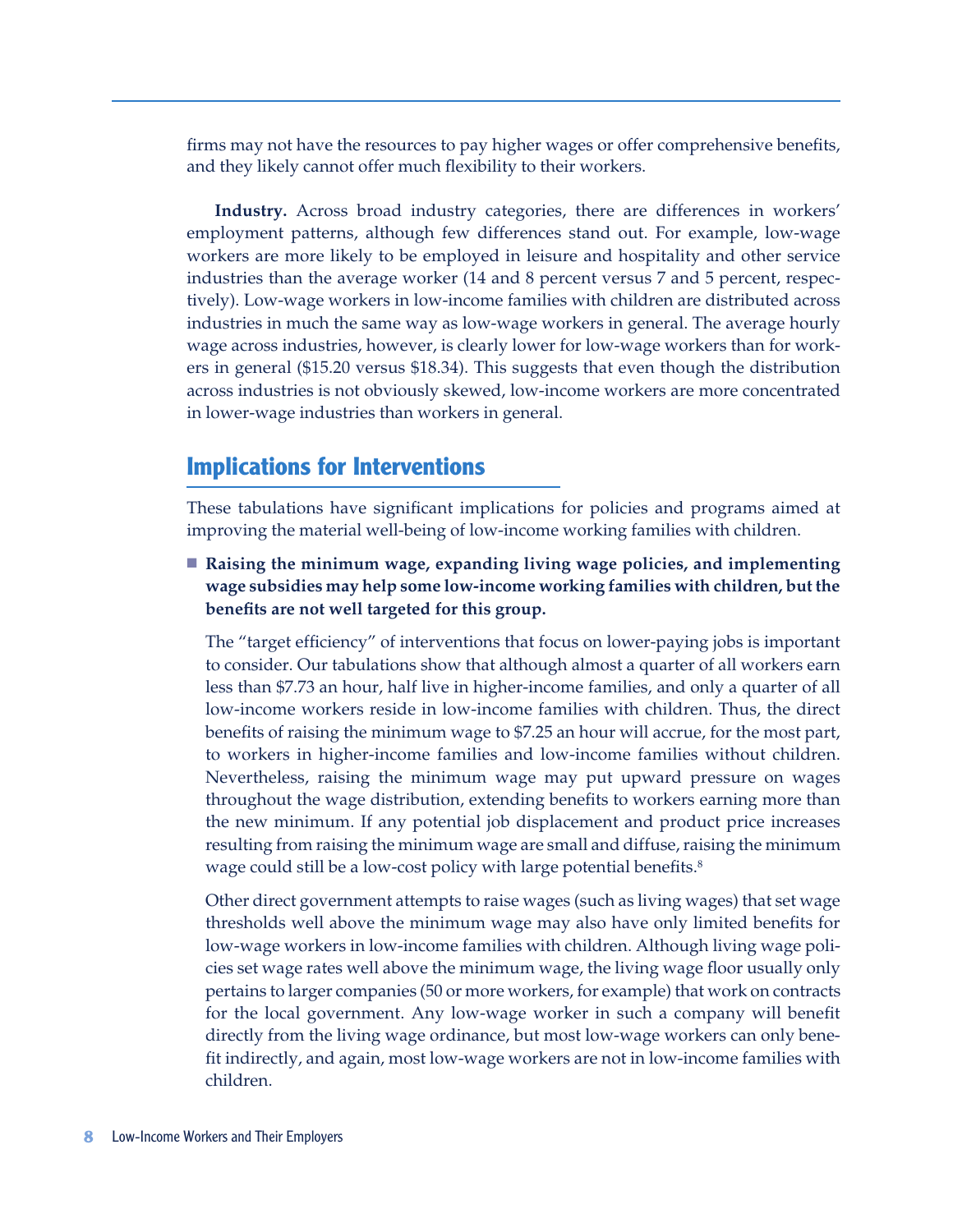### **n Such programs as the earned income tax credit directly target low-income working families with children, but their benefits are not directly linked to wage rates and hours worked**.

Programs that target working low-income families with children, such as the earned income tax credit (EITC) and the child tax credit, can provide assistance to the working families that need it the most without providing aid to the families of lower-paid workers in higher-income families. The EITC is most likely to substantially help workers who are low wage in low-income families with children. This tax credit represents a major source of lump-sum income (as most taxpayers receive a refund rather than opt for advance EITC payments), which differentially benefits families with children; the maximum benefit for a low-income family without children was \$382 in 2003 (or at most 7.65 percent of earnings), while the maximum benefit for a family with two children was \$4,204 (or 40 percent of earnings). The tax credit also represents a substantial incentive to work for some families, providing a subsidy up to 40 cents on a dollar of earnings for many less-than-full-time single-earner families, and a disincentive for others who find themselves in the "phase-out" where they may lose the credit as they increase work. Proposals to increase the EITC or introduce similar credits have to account for these effects.

Also, most EITC recipients receive their EITCs in lump sums as tax refunds months after they have earned their income from work. Although there are provisions to receive advanced payments of a portion of the EITC, it is difficult to know the size of the credit because it is based on annual earnings. Indeed, some higher-wage workers whose annual earnings are low enough because they did not work full time, full year can qualify for the EITC. Thus, although the EITC is better targeted than direct wage floors or subsidies, the benefits to low-wage workers in low-income families with children come with a lag, and some of the benefits accrue to higher-wage families whose incomes are low because they work fewer hours.

**n The lower educational attainment of low-wage workers suggests that improving these workers' skill sets could improve their wages. Several policy options exist for raising the skills of low-wage workers, but no single approach stands out as universally effective.**

Policy interventions can also seek to improve the skill sets of low-income workers as well as the demand for such workers. A disproportionate number of low-income workers are under age 30, but half the low-income workers in low-income families with children are in their prime earnings years (age 30 to 59). Unlike younger workers, their wages are unlikely to grow appreciably as they gain experience. Indeed, they likely lack the skills necessary to command higher wages. A third of the workers in low-income families with children do not even have high school degrees.

Clearly there is room for myriad interventions aimed at increasing the general and job-specific skills of low-income workers. These options include grants to pursue higher education (e.g., Pell Grants), expanded community college systems, and efforts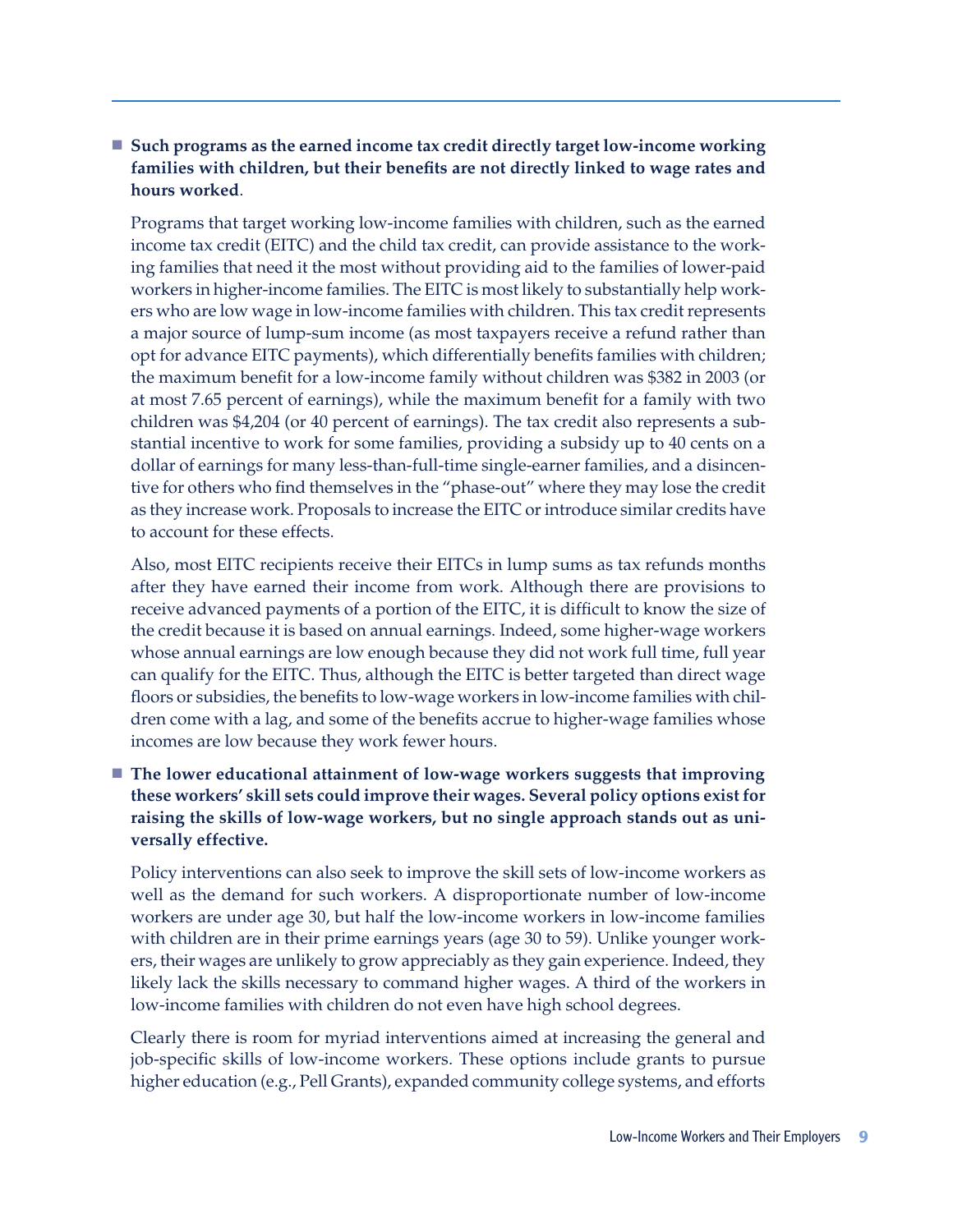to train individuals to work in growing sectors of the economy (e.g., health care). In addition, programs such as the Incumbent Worker Training tax credit create incentives for employers to raise the skills of the low-wage workers they currently employ. All these approaches can improve low-wage workers' wages, although they are not targeted specifically at workers in low-income families with children. However, policies to help younger disadvantaged workers today may help the workers in lowincome families with children of tomorrow. Expansions of direct expenditures on job training and apprenticeship programs seem likely to be high-return investments, if targeted appropriately.9

### ■ **Improving access to jobs may be particularly important for low-wage workers in low-income families with children as data suggest they may be isolated from good job opportunities.**

Job access may also be an issue for low-income workers raising children. Because they are disproportionately located in central cities and in rural areas, these workers may not know about or be able to get to better-paying jobs in suburban areas. Improved public transportation could ameliorate this "spatial mismatch" and broaden the opportunities for workers living in urban core areas. Further, because these low-income workers may need and receive public assistance through programs like Food Stamps and these programs limit the value of assets families may hold as condition of benefitreceipt, they may not own reliable cars; this in turn limits employment options, particularly in rural areas.

In addition, public and private programs that try to match workers with job opportunities and help workers handle the logistical difficulties in holding down a job can play an important role in improving the job prospects (and hence wages) of low-wage workers. Indeed, this is a function provided by labor-market intermediaries, whether they be one-stop service centers, temporary employment agencies, or state and locally sponsored groups that provide job search, matching, and postemployment services.

■ All parents face challenges balancing work and family responsibilities; these chal**lenges may be particularly acute for low-income families, and programs that help workers balance dual roles as parent and employee could benefit low-wage workers in low-income families with children.**

A disproportionate share (about half) of low-income working families with children are single-parent families, and only half of low-income working families with children work full time, year round. This raises the possibility that parenting duties constrain many low-income workers in their employment options. A single parent can only work if her children are in child care (or are old enough to be in school or to care for themselves) and therefore, she can only hold down a job when child care is available. Further, some workers may eschew promotions to jobs that demand more hours to keep their family life in balance. Conversely, the lack of flexibility in lower-paid jobs (no paid leave, the inability to take time off to attend to a family crisis) may reduce job stability and further reduce the incomes of low-income working families with children. Efforts to increase child care affordability and availability and efforts aimed to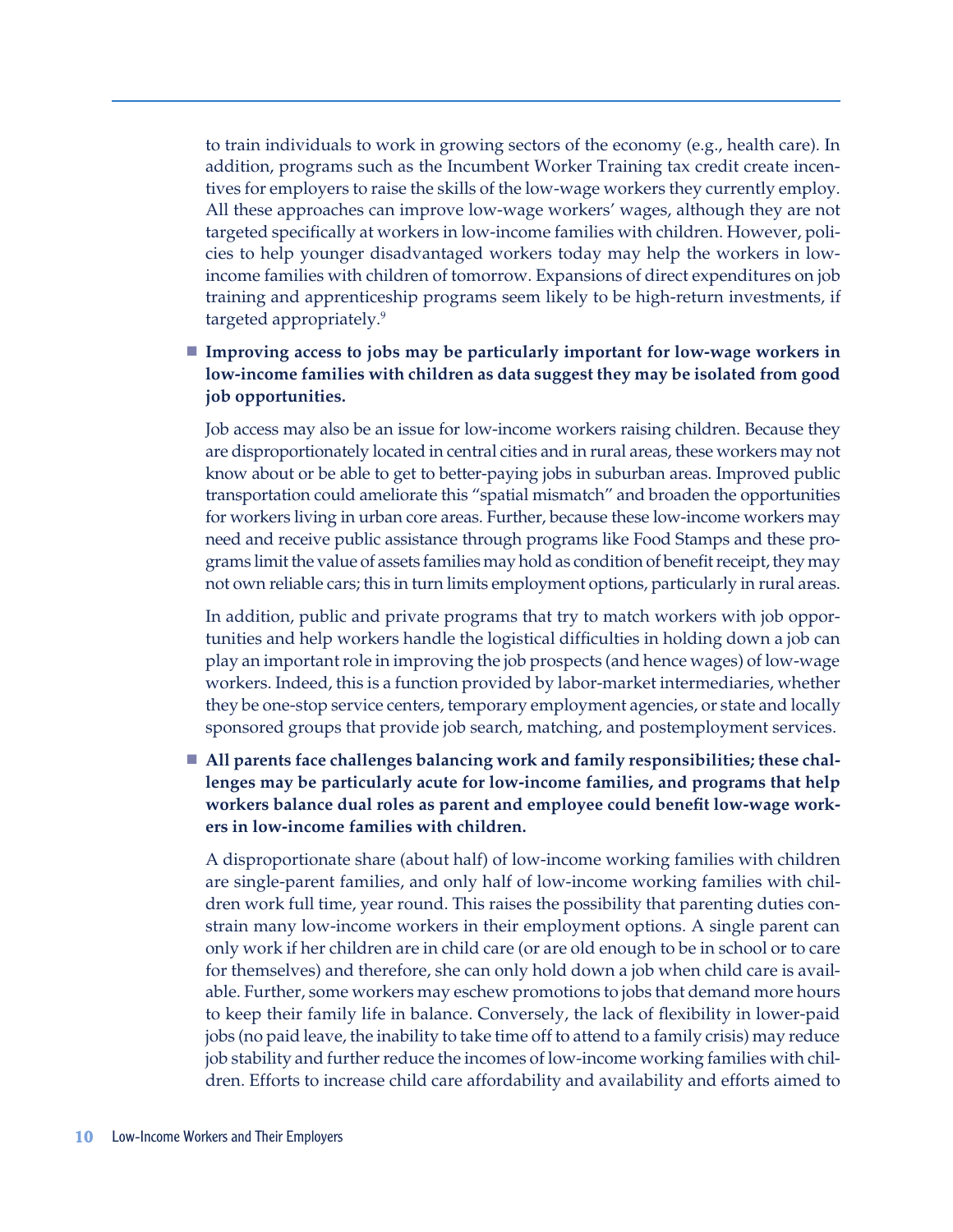encourage or mandate more workplace flexibility on the part of employers (for example, through paid time off or paid leave) may provide considerable benefits to lowincome working families with children.

**n Certain sectors of the economy offer better wages and benefits than others. Training less-skilled individuals to work in these sectors could help them find and retain relatively higher-paying jobs.**

Larger employers generally offer better wages and benefits than smaller employers. Further, certain sectors, like health services, construction, and transportation and utilities, tend to pay better than the sectors in which low-income workers are concentrated, like leisure and hospitality services. Consequently, job training and placement services that concentrate on larger employers and higher-wage sectors may help workers move into jobs that pay more than \$7.73 an hour.

#### ■ Other approaches to improving the wages of low-wage workers include job cre**ation efforts and changes in wage-setting institutions.**

Job creation, whether through direct government initiatives or by providing incentives to private-sector employers, can increase the demand for less-skilled workers and presumably raise their wage rates. Although aggressive job creation can lead to more jobs and is useful during periods of high unemployment, how effective job creation will be during periods of low unemployment is not clear. Further, pulling workers away from private-sector jobs through public or strategic job creation could introduce substantial distortions in the economy. And how much the subset of lowwage workers in low-income families with children would benefit is uncertain.

Other approaches to raising wages center on wage-setting institutions, such as unions. Clearly, unionization rates have fallen over the past three decades, and unions have offered workers a stronger voice in the determination of wages and benefits. Making collective bargaining easier could help workers—especially low-wage workers in sectors with low unionization rates—boost their pay if their employers are enjoying extra-normal profits or the market for their products can sustain price increases.

## **Conclusions**

A substantial share of jobs in the U.S. economy pays low wages. As this paper shows, almost a quarter of all working adults, age 19 to 62, and about one in six full time, full year workers earn less than \$7.73 an hour. In the coming years, several national and international demographic and economic trends are likely to influence the demand for and supply of lower-skilled workers who hold down these low-wage jobs.

Many analysts forecast a labor shortage for the United States that will place upward pressure on wages. This prediction is based on demographic trends: the unusually large baby-boom cohort is approaching retirement, and when baby boomers retire, employers will bid up the wages of the remaining workforce.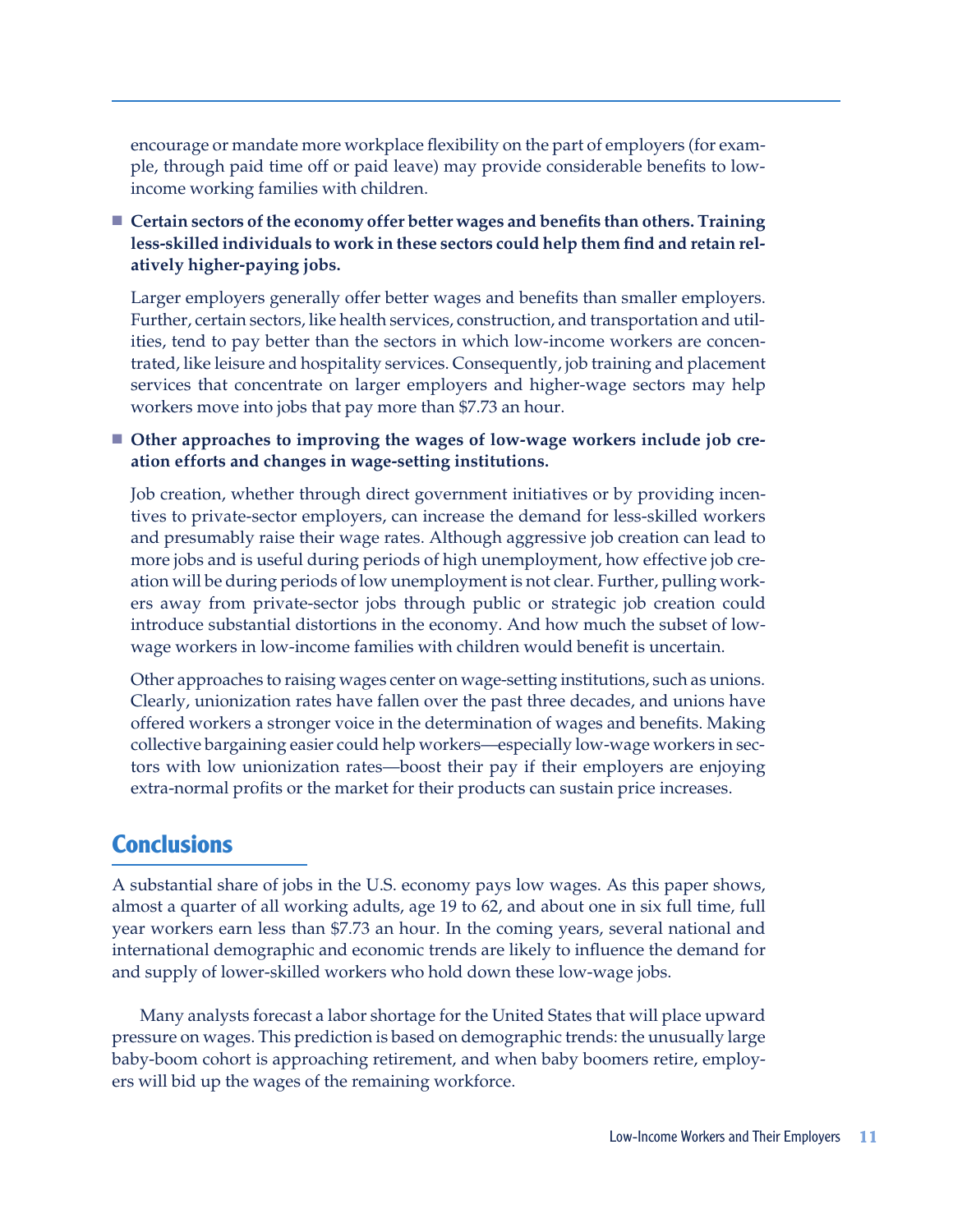Yet, several important countervailing trends could offset the anticipated labor shortage and reduce upward pressure on wages. First, whether baby boomers will retire at the same ages and in the same ways as their parents did is not clear. For example, baby boomers may defer retirement to older ages, and they may work part time as they ease into retirement. Second, immigrants, both authorized and unauthorized, represent a growing share of the labor force. Immigrants are an important source of labor in the United States, and increasing immigration may ameliorate any future labor shortage, thereby eliminating upward pressure on wages and potentially even exerting downward pressure on the wages of less-skilled workers. Third, as India, China, and Eastern Europe take up greater roles in the global economy, more work that U.S. workers have done may be offshored. Indeed, globalization may exert downward pressure on the wages of less-skilled workers. Finally, technological changes and innovations may allow U.S. employers to use fewer workers to meet their production needs. These four factors—more work by older Americans, immigration, off-shoring, and technological change—can all offset potential labor shortages due to U.S. population aging. As such, they reduce the prospects for the wages of less-skilled workers to be bid up.

Nevertheless, certain less-skilled jobs cannot be offshored and must be done by U.S. workers.10 These jobs include construction and direct service provision, particularly personal care. Indeed, as the population ages, there is likely to be an increasing demand for less-skilled workers who can help the elderly with their daily activities and provide other elder care and health care services.

Ultimately, policymakers hoping to improve the material well-being of low-wage workers in low-income families, especially those with children, will need to be mindful of the larger macroeconomic context of the labor market. Further, policymakers must decide the extent to which it is better to target workers and their wages (e.g., an increased minimum wage) rather than the incomes of low-income families with children (e.g., increased subsidies for child care), or to make longer-term investments that may benefit both down the road (e.g., expanded job training and apprenticeship programs). And they must balance interventions aimed at workers' skills on the supply side of the labor market with those aimed at employers' practices on the demand side.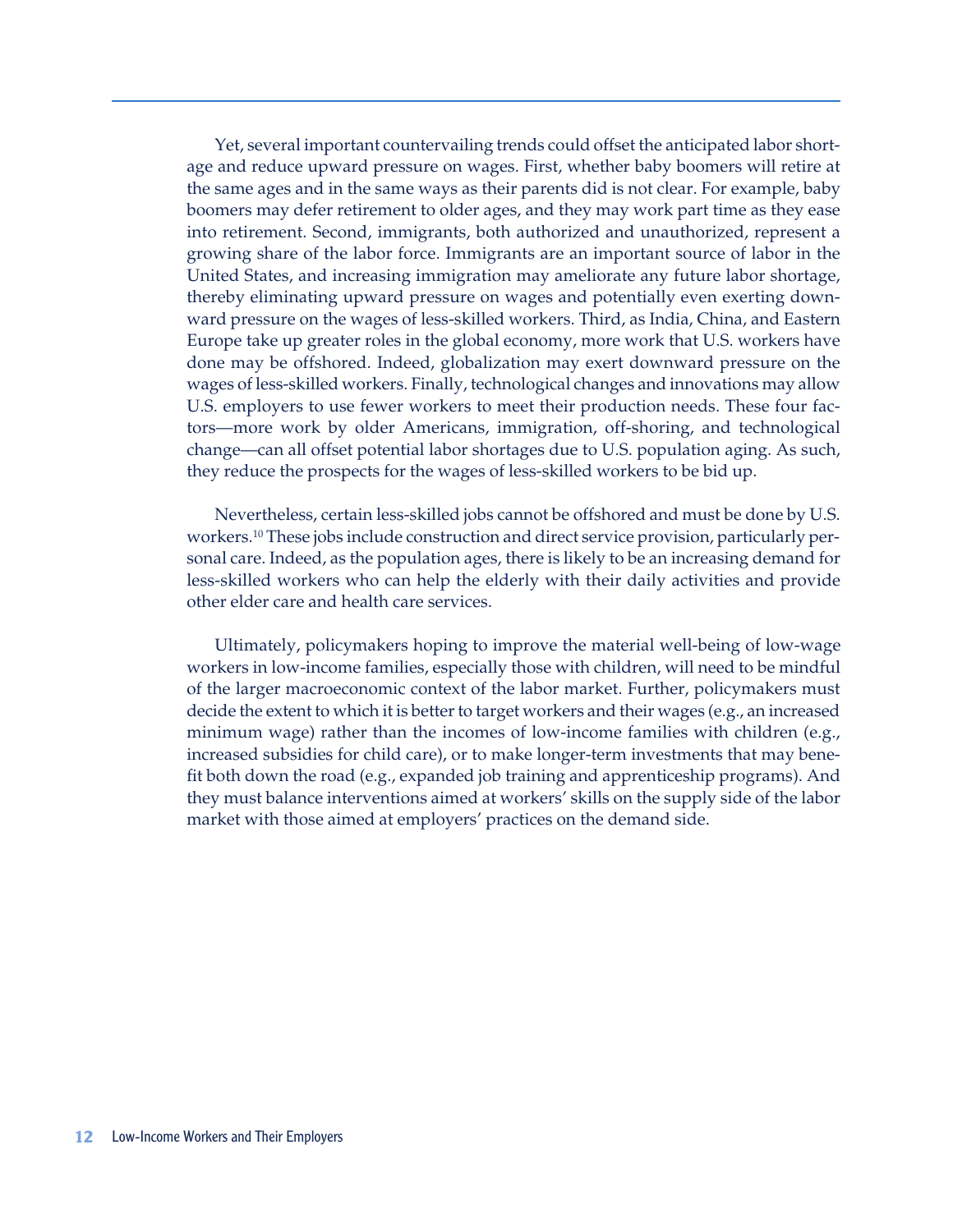# *Notes*

- 1. To pay for mandated benefits, employers may reduce their workers' wage rates, restrict wage growth, or simply use less labor. Alternatively, they may accept smaller profit margins, reduce the compensation of more highly paid workers, or pass the costs on to consumers in the form of higher prices.
- 2. For example, JetBlue and J.C. Penney now allow their workers to use the Internet to set their schedules and swap shifts (Levin-Epstein 2007).
- 3. Today, the federal minimum wage is \$5.15, and Congress is considering raising it in phases to \$7.25.
- 4. The low-wage threshold in today's dollars (adjusted for inflation) is a bit above \$8.50 an hour; this is about half the median hourly wage for all workers today (about \$17).
- 5. Annual hours are computed by multiplying weeks worked by usual hours worked per week.
- 6. All persons related by blood, marriage, or adoption residing together are considered a family unit. Income is pretax, posttransfer income and does not include the cash value of in-kind benefits such as food stamps.
- 7. Comparable values for 2007 would be about 10 percent higher.
- 8. However, even small and diffuse changes can add up to create large aggregate efficiency and equity losses (as in the case of a tax that changes a global price by a fraction of a cent). Evidence on the incidence of mandated minimum wages is almost nonexistent. Neumark and Wascher (2007) review evidence of the effect of minimum wages on employment and conclude that the best studies point to negative effects on employment; however, many high-quality studies reviewed suggest negligible effects on employment.
- 9. Lerman (2007) discusses many design issues in job training and apprenticeship programs.
- 10. See Blinder (2005) for more discussion of these trends.